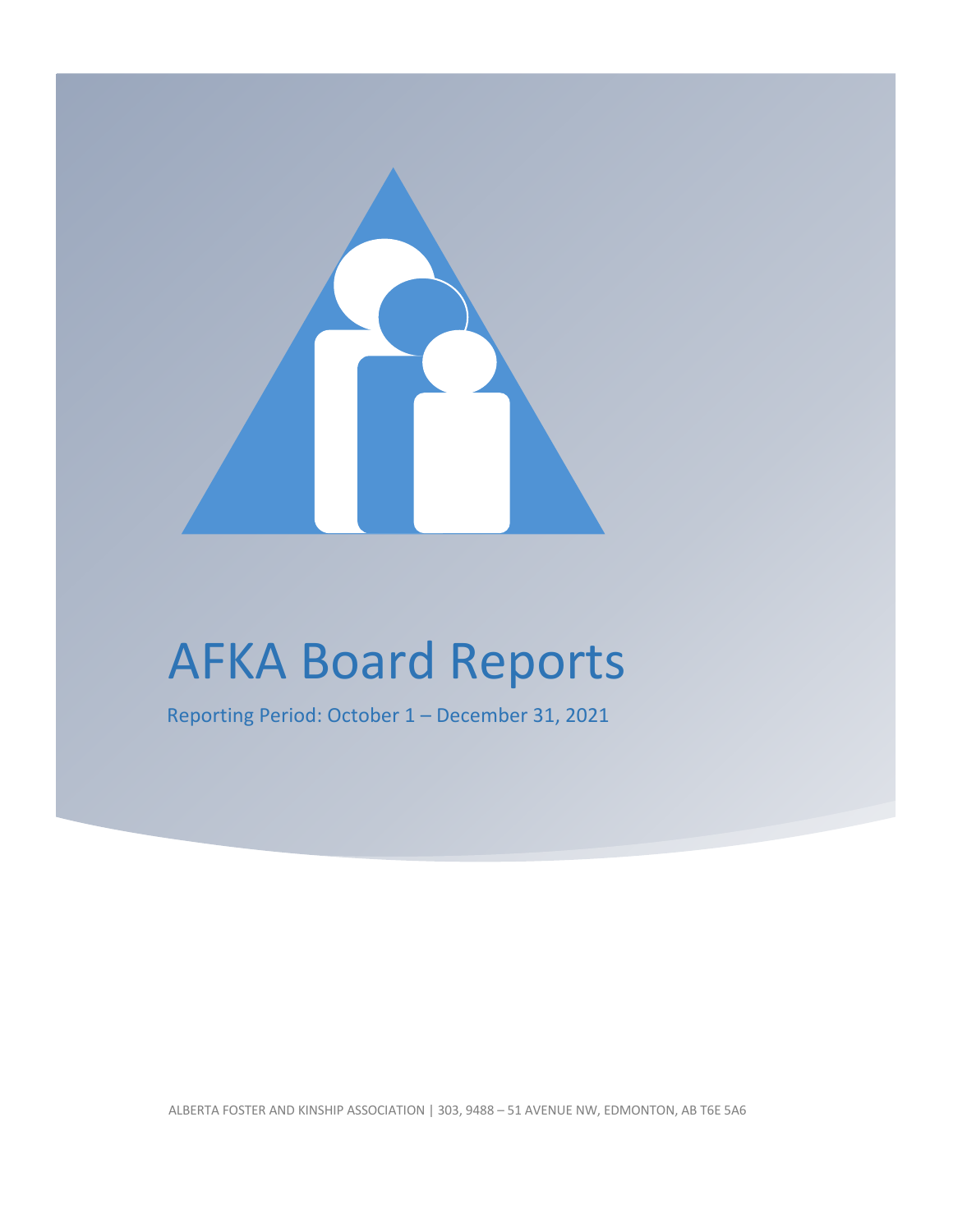## **ALBERTA FOSTER AND KINSHIP ASSOCIATION**

## **QUARTERLY REPORTS**

## **REPORTING PERIOD: October 1 – December 30, 2021**

## **A. EXECUTIVE REPORTS**

## **B. DIRECTOR REPORTS**

| 9. TREATY 6 - VACANT |  |
|----------------------|--|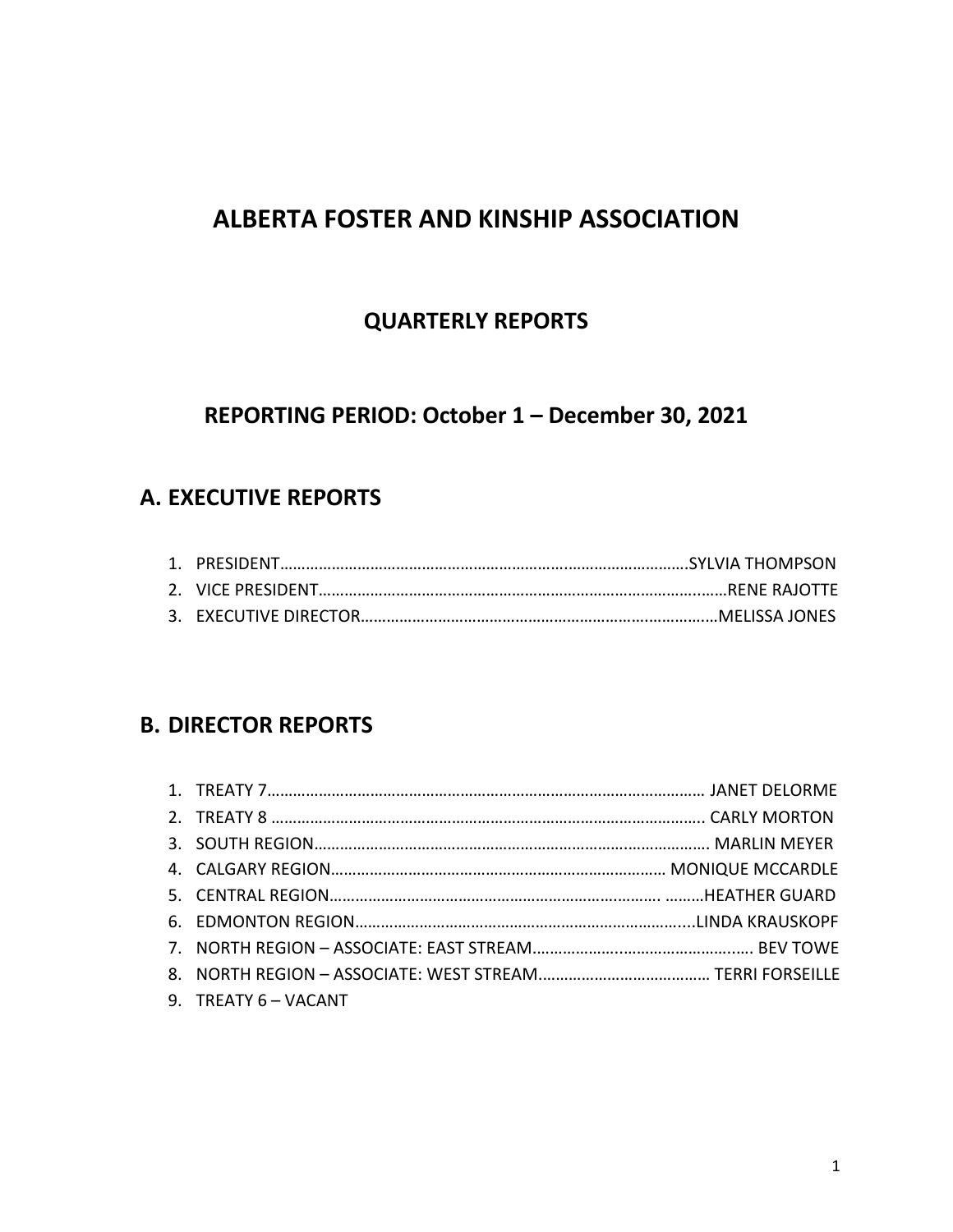## **A. EXECUTIVE REPORTS**

## **PRESIDENT'S REPORT**

#### **Sylvia Thompson**

Welcome to Winter!

Thank you to those who joined us in celebrating Katherine's retirement. While we will miss her dearly, we wish her the best going forward. Katherine has greatly contributed to the success of the AFKA and we would not be where we are without her guidance. Again, thank you Katherine.

I would like to extend a very warm welcome to our new Executive Director, Melissa Jones. Melissa will bring new ideas and initiatives to the table. I look forward to working with her for many years to come.

The Governance Review is now complete. This was an opportunity to review our bylaws, policies and procedures and to ensure we are following both. We were pleased with the review and will continue to review our policies and bylaws and amend, as needed.

Our Board of Directors is responsible for providing direction for our association. We are looking at Board training to help our current and any new members do the best we can do. One of our main focuses going forward will be to look at what and how we can provide more and better supports to the caregivers. Please keep bringing these ideas forward.

We continue to work on having a local association/group with a president or delegate in every community that has a local Children's Services office in rural Alberta. Many of the large centers have great streams of communications now. Ideally, all of the local presidents/delegates attend regional council in their regions which share information about what is happening in Children's Services and our world. The provincial presidents have regular meetings to discuss concerns and happenings to improve the foster and kinship experience. This information is then passed on to our office who meet regularly with the ministry. If we can continue to bring issues forward, the ministry has an opportunity to solve them. You cannot solve something you are not aware of. We use this time to also report good things happening and there are many. Thank you to all who participate.

Welcome to our new presidents who have joined us. As you can see, there are important topics that need your input.

Please consider becoming involved in any way that works for you. You can reach out to me at 780 621-7815 or the office at 780 429-9923 with any questions or to provide input and interest.

Your President,

Sylvia Thompson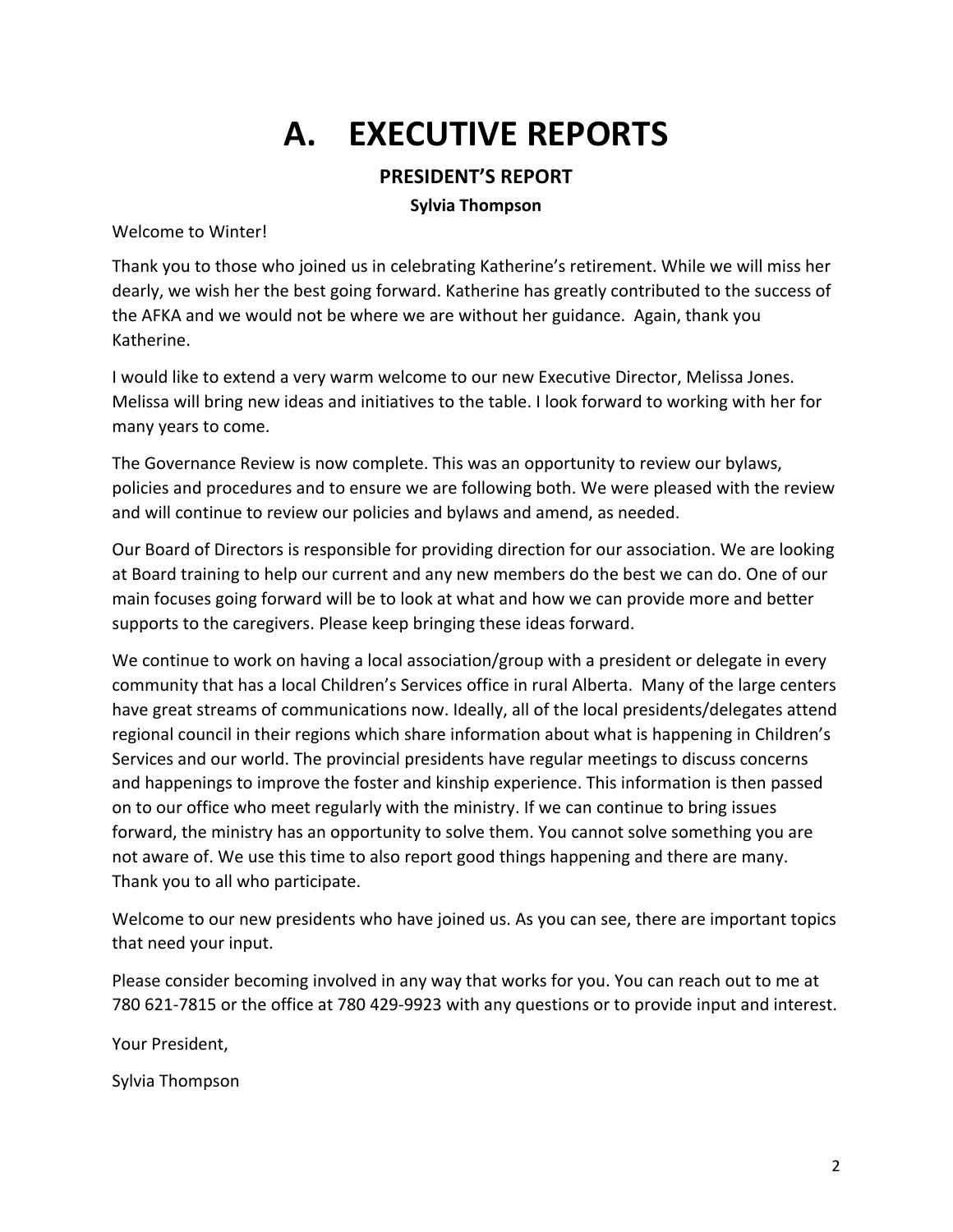## **VICE PRESIDENT'S REPORT Rene Rajotte**

Christmas has come and gone, which is one of my favourite times of the year. This is when our family and friends get together to celebrate the birth of Christ. We are very fortunate to be able to do this. Let us remember those that are less fortunate and be there to give a helping hand at any time of the year, as so many of you do.

Last year I mentioned I was getting more comfortable with Zoom meetings. While this is great technology and definitely has its place, there is nothing better than a face to face meeting. Oh, and I am still not that comfortable with Zoom! I love computers, but they just don't understand me.

It has been quite busy trying to put a plan together for the Brownell Children's Camp, as we have had very few functions to generate income. Covid-19 has made it very difficult. We are currently looking at a possible sale or lease of the camp.

I would like to thank all of you that do make a difference in the lives that you touch, not just the children but their families, too.

I hope everyone had a wonderful Christmas season with their families and would like to wish you all a very Happy New Year. All the best in 2022.

Rene Rajotte

## **EXECUTIVE DIRECTOR'S REPORT**

#### **Melissa Jones**

Happy New Year, everyone! I'd like to take this opportunity to introduce myself as the Alberta Foster and Kinship Association's new Executive Director. Katherine Jones, our previous Executive Director, has chosen to retire after having committed to 27 years with the AFKA. The changes the association experienced through supports and advocacy over her time with the association have been quite incredible and would not have happened without the leadership and dedication Katherine demonstrated. I'm very honoured to have the opportunity now to continue the work she was doing and to continue moving the association forward.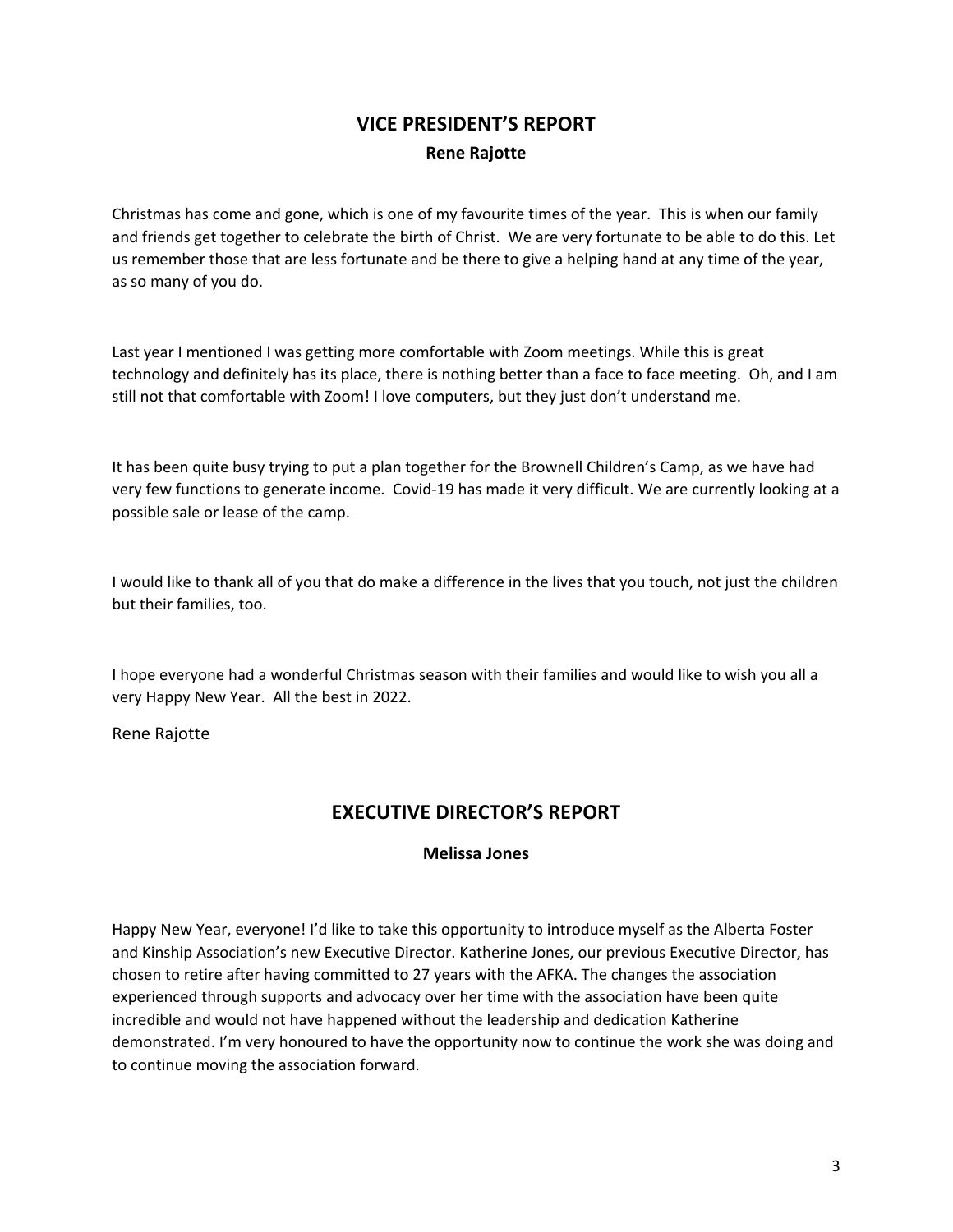I have been with the AFKA for almost 10 years in various roles; my last one as the Associate Executive Director. I look forward to continuous work on relationship building with all our stakeholders, working collaboratively to do what's best for kids, and to advocate for and provide supports to caregivers so they are able to also continue doing their best to provide optimal environments for the children in their care to thrive.

In this last quarter, our association staff have been focusing on what the AFKA is doing well, how to continue doing those things well, what we could improve within our scope of ability, and making adjustments along the way to do them better. We have a very skilled, passionate team in the association and I am very grateful for the insights and commitment they bring to their work and the work we do collectively for caregivers. Thank you to Shelly, Amey, Rolly, Cassandra, and Yvonne for what you have brought to our discussions, as well as your amazing dedication to do the best work possible.

The Board of Directors have been focusing on the suggestions provided through the Governance Review; working through these thoughtfully and with intention. I appreciate the insights brought forward from each region regarding the successes and challenges they are seeing. Working collectively will help bring about clarity and change where needed. Thank you for your support in my new position; I am grateful for the working relationships we are building and the sense of teamwork moving forward.

The AFKA continues to meet with Children's Services Ministry staff, which will be happening quarterly with the start of this new year. We have had opportunities to share the challenges caregivers are facing with items brought forward to us recently, such as: childcare rates, special rates, basic maintenance rates increase, late payments, shortage of workers, and training. We will continue moving forward with these conversations and others as the need arises, in addition to sharing successes and areas that have improved for caregivers. Any information we receive from the ministry for caregivers is shared with caregivers through our website and email, as well as with the AFKA Board of Directors and Presidents.

We are involved in various other working groups and partner meetings with ministry, department and agency leadership. Through these groups we are able to continue bringing the caregiver's voice and experience forward, make recommendations when required, and work together to try to make things better. The AFKA Board of Directors receive summaries of the information from these stakeholder meetings, which is then shared by the Board of Directors with the presidents of their local and regional associations.

With a new year, we are excited about the possibilities for continuing to support caregivers in ways that are relevant and help to address some of the challenges they face. We will be asking for information from you in a variety of ways, so please help us with participating when the opportunity presents itself. Through your membership, your voice, we can have a clearer, stronger voice with what is happening provincially; the challenges and the successes, both very important to be shared and heard. Other ways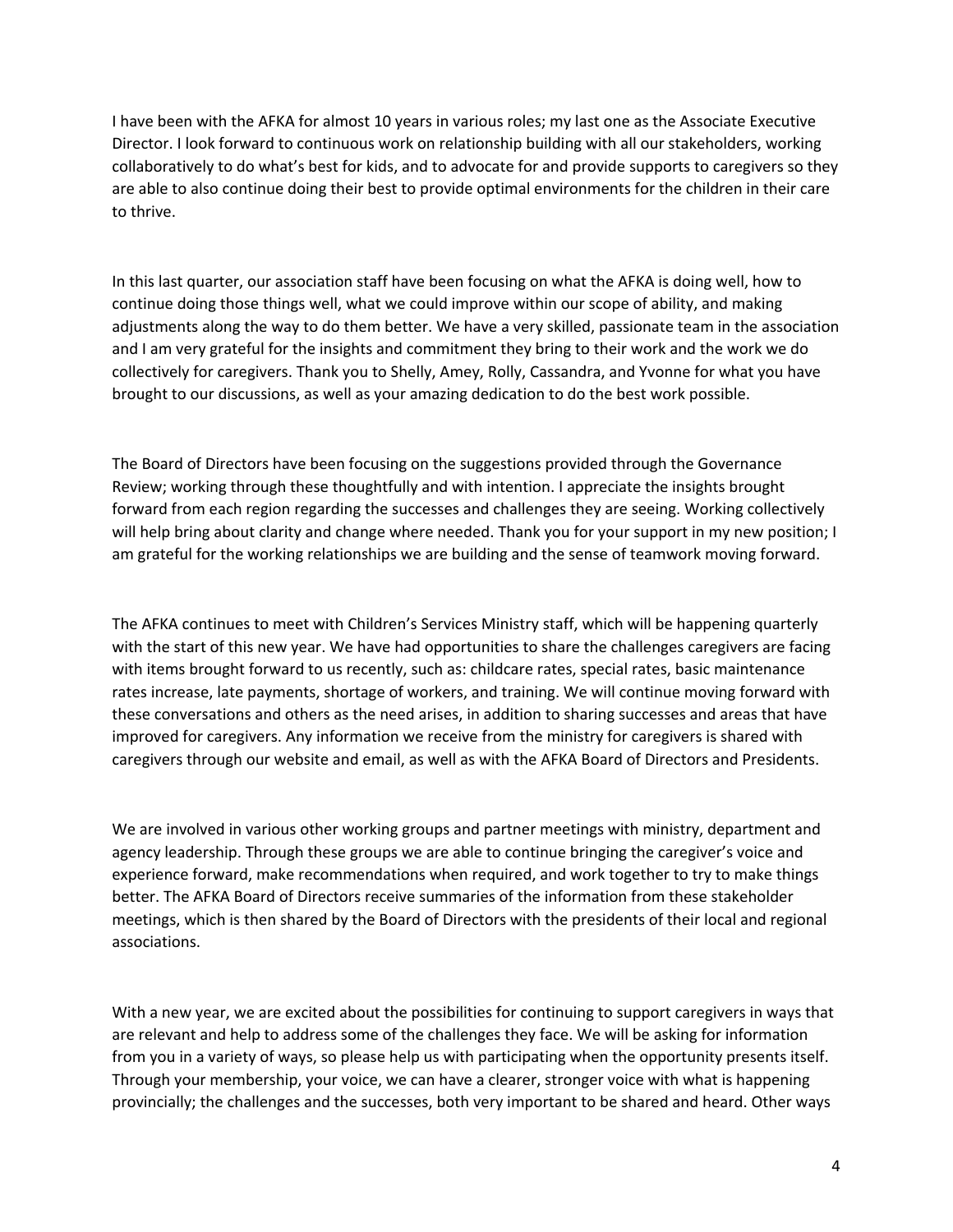to have your voice heard is to attend your local and regional association meetings or to contact the president of these associations and share what is happening for you.

It may be a new year, however every new day throughout the year presents an opportunity to learn and grow, to choose to do the best we can with what we have in the moment, and to continue to create more of what is good. I wish you all good health and many happy moments throughout 2022!

With gratitude, Melissa Jones

## **B. DIRECTOR REPORTS**

## **DIRECTOR – TREATY 7**

### **JANET DELORME**

Winter time has come. I would like to reflect as an Indigenous person, during this season comes Winter Solstice. A changing of time and weather, with few daylight hours in Alberta. Where we take time for selfcare, and time to reflect on family such as kinship and be with loved ones. This could also be the time to take care of our body, mind and spirit to prepare for longer days.

In October I was able to be a part of the AFKA conference which I finally was able to meet and greet people in person. This was such a wonderful, glorious, humble and gratifying experience. Since we took extra caution to ensure everyone's safety during the training sessions we still had time for laughs and sharing stories. It was a remarkable experience to be able to meet foster parents and many other community members as well.

As for reporting, I am still getting familiar with becoming Treaty 7 - Board of Director. With all the meetings it has brought me a better understanding of my role. I look forward to being able to travel and meet other delegates within Treaty 7 territory in the near future. Having the ability to share my knowledge as well as, learn the teachings of my culture and traditional ways, and build the community connection.

During this season I hope all families do take time for fun activities such a tobogganing, skiing, ice fishing or whatever the sport or activity may be as we are seeing the COVID-19 numbers somewhat be reduced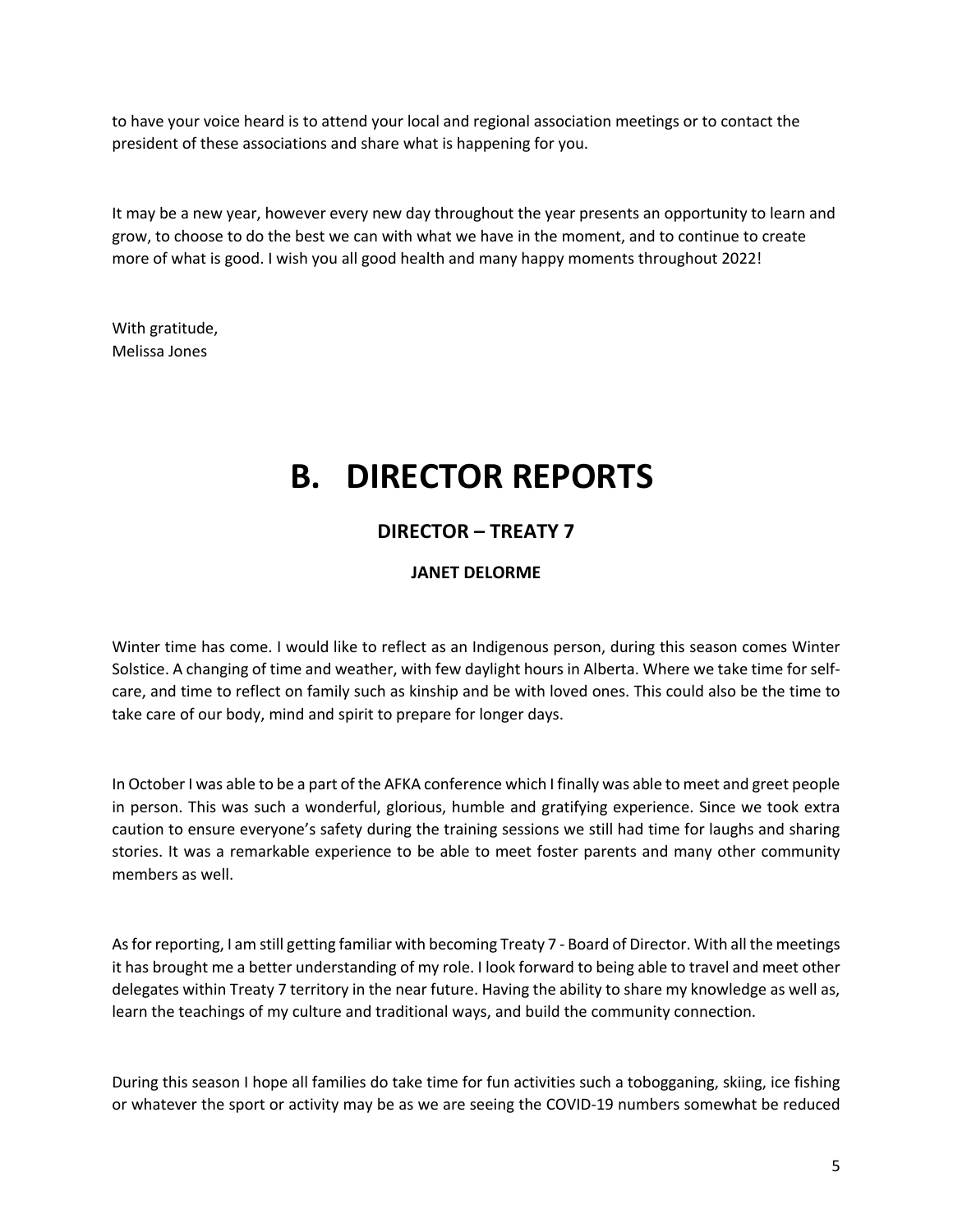due to vaccine directives, mandates and restrictions. With all the safety protocols and measures, may we still have family time and enjoy each other's company. Keep the connection strong, if it cannot be in person, let it be through a phone call, text, video meeting such as zoom or google chat. Also, bring the children to places where they can have fun and enjoy activities that were put on hold. I really love to take my children to the indoor play places or enjoy a movie night with lots of popcorn and snacks. I hope everyone can do the same as we need to focus on maintaining a balance with whatever it may be such as school, work, life in general. Take time for you and the children, learn a new hobby or skill, enjoy life and everyone who surrounds you.

Sending many blessings to your family from mine. Thank you everyone and as always, be safe.

## **DIRECTOR – Treaty 8**

#### **Carly Morton**

Not yet submitted

## **DIRECTOR – SOUTH REGION**

#### **Marlin Meyer**

Well it's winter! How do I know that? My truck said -15 as the family and I went Christmas tree shopping. By the way, did anyone notice the price of fresh Christmas trees this year? Yikes! A Charlie Brown tree cost me \$70, outrageous, time to buy an artificial one I guess.

I have some very distressing news for all in the South, the CFSA has seen fit to cancel the contracts with both Lethbridge and Medicine Hat Societies. These were the dollars that were provided to each Society to provide functions, training and networking for caregivers. The events that we held each year like the summer bbq, corn maze, bowling, morning at the movies and Citation Awards banquet will no longer be held. So much networking happened at these events and we would provide learning materials for caregivers to avail themselves of. Also, there was an allotment to assist sending folks to the AFKA conference in Jasper, all has been cancelled.

Andrew Kippers has sent letters to all levels of the department, all to no avail. I also found out, at the last AFKA Board of Directors meeting, that this is happening to other Associations and Societies that received funding in the same manner. I urge all, if this is important to you, write the Minister and tell her that this decision needs to be reversed.

Hope you had a very Merry Christmas and wishing you a Happy New Year!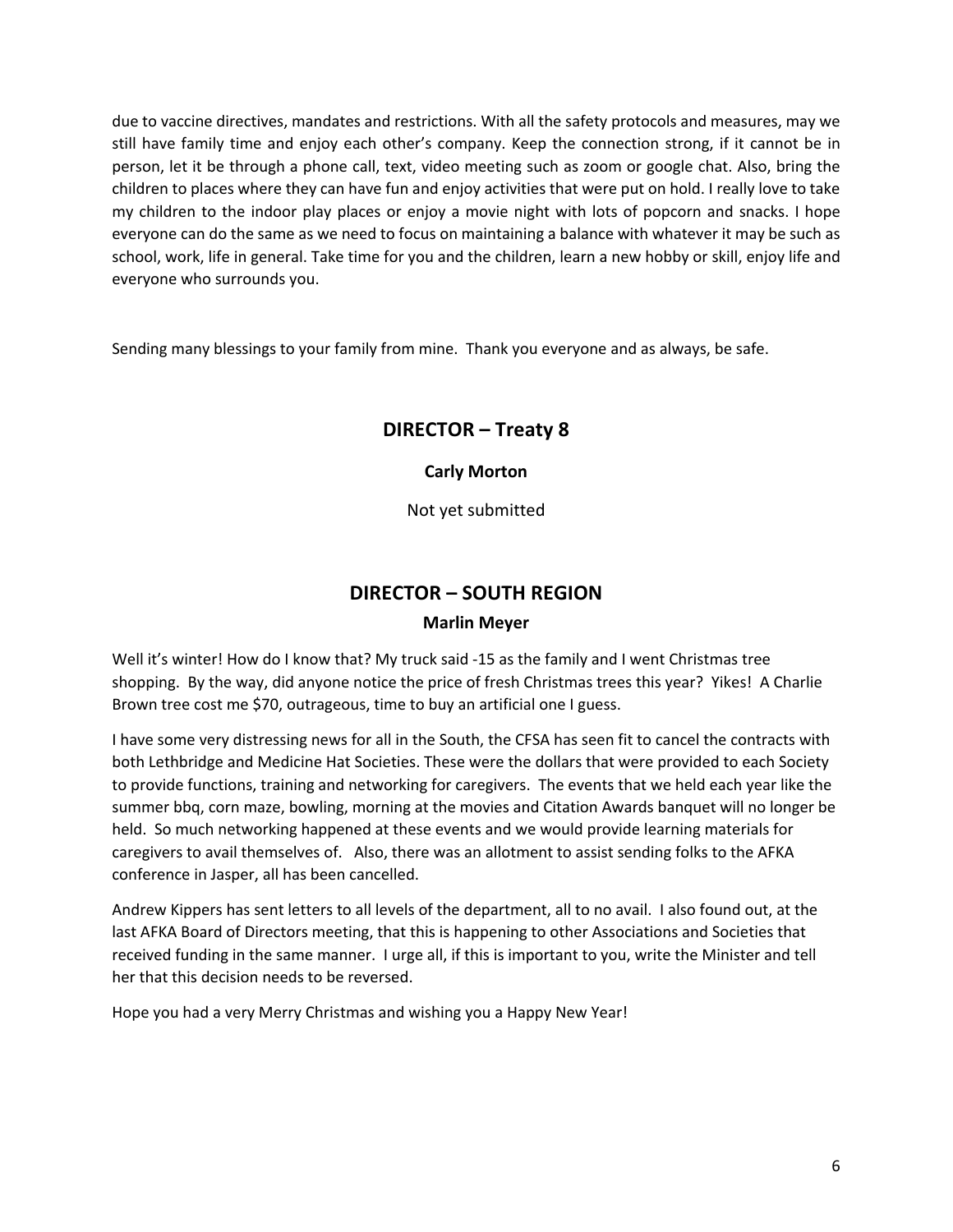## **DIRECTOR – CALGARY REGION**

#### **Monique McCardle**

Happy New Year! We hope you enjoyed lots of time with your family and friends over the holidays. We are hopeful that this year will provide more opportunities to gather as a membership and enjoy the events that our members having been missing. Look forward to new information around our event gatherings on our website!

Our new FosterTalks/Fireside chat series starts this month. Watch or listen to the FosterTalks session and At your convenience and then join us for a live Fireside Chat on January 20 at 7 pm. You can register for this event on FosterTalks.com. This is a free training session available to all foster and kinship care providers with a new topic every month. We are looking forward to seeing you there!

#### **DIRECTOR – Central REGION**

#### **Heather Guard**

Not yet submitted

### **DIRECTOR – EDMONTON REGION**

#### **Linda Krauskopf**

It's the start of a new year, so if COVID could please leave! We need to start the new year fresh without you! Let's start the new year doing something different. How about thinking about helping foster parents through a PCR Assessment of Concern, or help a new foster or kinship home with the ins and outs of the government policies and procedures? The AFKA would love to see some new faces as volunteers, so please think about it. We are now trying to get back to normal as best we can. One thing that has come out of COVID is how foster and kinship caregivers are each other's best resource, helping each other when we need it.

CRCC had a Saturday night out. Husbands and wives talking about what's new in our lives and, of course, the children in our home, the good, the bad and the ugly. We all seem to need the face to face meetings again! We hope to do this more, Maybe just have coffee and talk. I don't think we need to have real heavy conversation, more in person is needed for sure, hope this happens soon! Also, please become more involved with your local association, even if it is just to get out and have face to face with another human!

Lots of changes at the AFKA offices, Melissa Jones is the new Executive Director! She is young with lots of neat and new ideas! She sees the need for more supports for foster and kinship families!

She has new ideas around training and supports for us. We have been busy as a Board coming up with ideas around what can we do to support the fostering and kinship care community; please feel free to text your ideas.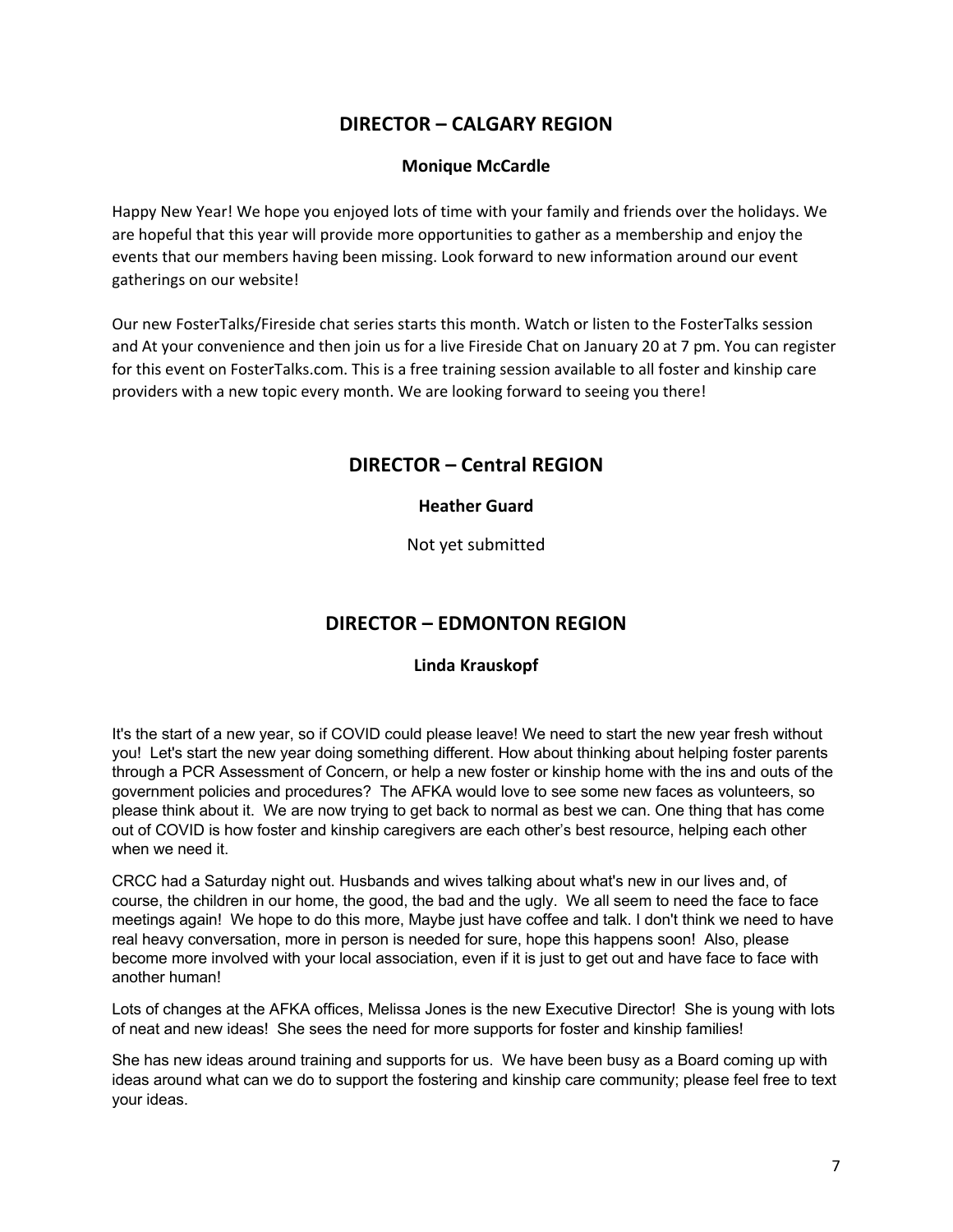The Canadian Foster Parent Association has been affected by COVID. The last two conferences have been cancelled, but they plan on having one in 2022 in Yellowknife, NWT, September 25-28, 2022. Everyone is looking forward to having a face to face connection. Not too much has been happening because most provincial offices have been closed, so looking forward to getting together with the other provinces and talking about the changes that have been happening in the last couple of years.

The CRCC is here and want to hear from the foster and kinship parents in the area:

Joanne Crowley 780-939-2576 Cell 780-966-9942

Stacey Van Cingel 780-484-8958 Cell 780-887-4211

Carly Mortin 780-863-5838

## **ASSOCIATE DIRECTOR - NORTH REGION, EAST STREAM**

#### **Bev Towe**

Happy New Year! I am the AFKA Board Representative for the east stream for the north region.

This coming year will be exciting getting the east zone up and running.

We are going to try and have support groups throughout the east stream from Fort McMurray down to Vegreville, including the 4 settlements.

If you would like to help or have questions, please email or call me.

bev.towe@hotmail.com

Cell: 780-207-1041

## **ASSOCIATE DIRECTOR - NORTH REGION, WEST STREAM**

#### **Terri Forseille**

Here we are at the end of another interesting year. Winter has officially landed in the Northwest. For some of us this is a joyous time of snowmen, sledding, ice fishing and other winter activities. And for others like myself it means lost mittens, frozen hands and feet and snow being outgrown before winter ends. Unfortunately, we have not been able to return to having Children's Christmas parties this past year, hopefully next year!

Watch your emails for upcoming training opportunities. There has been a lot of training offered lately.